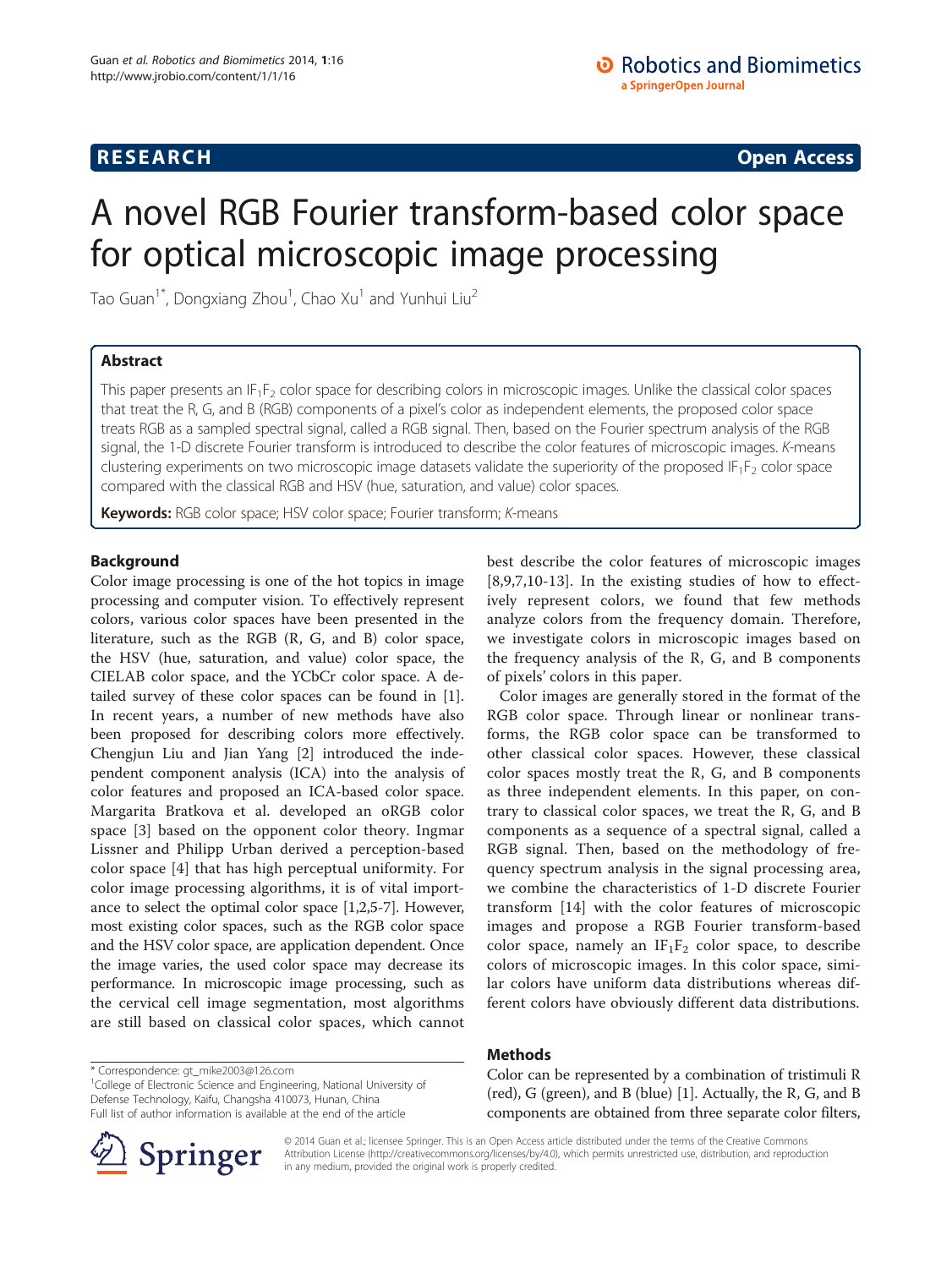<span id="page-1-0"></span>namely red filter  $S_R$ , green filter  $S_G$ , and blue filter  $S_B$ , according to the equations below:

$$
R = \int P(\lambda) S_{R}(\lambda) d\lambda
$$
  
\n
$$
G = \int P(\lambda) S_{G}(\lambda) d\lambda
$$
  
\n
$$
B = \int P(\lambda) S_{B}(\lambda) d\lambda
$$
\n(1)

where  $P(\lambda)$  is the light radiance with the wavelength  $\lambda$ .

From Equation 1, we may find that the R, G, and B components are not independent but actually correlated with each other. Unlike many existing classical color spaces that treat the R, G, and B as independent elements, we treat them as a sequence of a sampled spectral signal that has three samples with the value of R, G, and B in order. In the area of signal processing, we know that similar signals have a similar Fourier frequency spectrum [[14](#page-5-0)]. Consequently, if we treat the R, G, and B as signal samples, similar colors in the image may have a similar signal frequency spectrum, whereas different colors have a different signal frequency spectrum. Then, the next question is how to describe the color features (the intensity and the chromatic information) based on the Fourier frequency spectrum? We know that in the RGB color space, the gray level (without chromatic information) from black to white is represented by  $R = G = B = \{0 \sim 255\}$  [\[1](#page-5-0)]. To some extent, the chromatic information is caused by the difference between R, G, and B. When the R, G, and B components are arranged into a sequence and become a signal, the high frequency component of the signal's Fourier transform can describe the difference between R, G, and B. Inspired by this idea, we introduce the 1-D discrete Fourier transform into the color feature analysis of microscopic images as follows.

Assume that a pixel's RGB value is  $(r, g, b)$ , then  $(r, g, b)$ g, b) is arranged into a sequence s, where  $s(0) = r$ ,  $s(1) =$ 

 $g$ ,  $s(2) = b$ . We assume s to be a sampled signal, which has three samples with the value  $r$ ,  $g$ , and  $b$ , respectively. We name this signal a RGB signal. According to the definition of 1-D discrete Fourier transform (DFT) [\[14](#page-5-0)], the DFT of s is:

$$
X(k) = \text{DFT}\{s\} = \sum_{n=0}^{2} s(n) \cdot \exp\left(-j\frac{2\pi}{3}nk\right), k = 0, 1, 2
$$
\n(2)

where  $X$  is called the RGB Fourier transform of the pixel's color.

Then, the proposed color space is constituted of three components:

$$
I = \mu \cdot abs(X(0))
$$
  
\n
$$
F_1 = real(X(2))
$$
  
\n
$$
F_2 = imag(X(2))
$$
\n(3)

where  $X(0)$  is the low frequency (zero frequency) component of  $X$  and  $X(2)$  is the high frequency component of X.  $\mu$  is a scaling parameter used to scale I into a proper numerical range for specific image processing applications, abs $(X(0))$  is the complex magnitude of X (0), real( $X(2)$ ) is the real part of  $X(2)$ , and imag( $X(2)$ ) is the imaginary part of  $X(2)$ . Since the RGB signal only has three samples, we use 3-point DFT to calculate its discrete Fourier spectrum. For a 3-point DFT,  $X(1)$  and  $X(2)$  both belong to the high frequency components. The magnitudes of  $X(1)$  and  $X(2)$  are equivalent, while their phases are different. Therefore, we can either choose  $X(1)$  or  $X(2)$  as the chromatic component of the proposed color space. If two colors are slightly different, the major difference between them may be caused by how the RGB values of each color vary. In the methodology of frequency spectrum analysis, the high frequency component of a signal's Fourier spectrum represents the differences between the signal's samples, and these differences, to some extent,

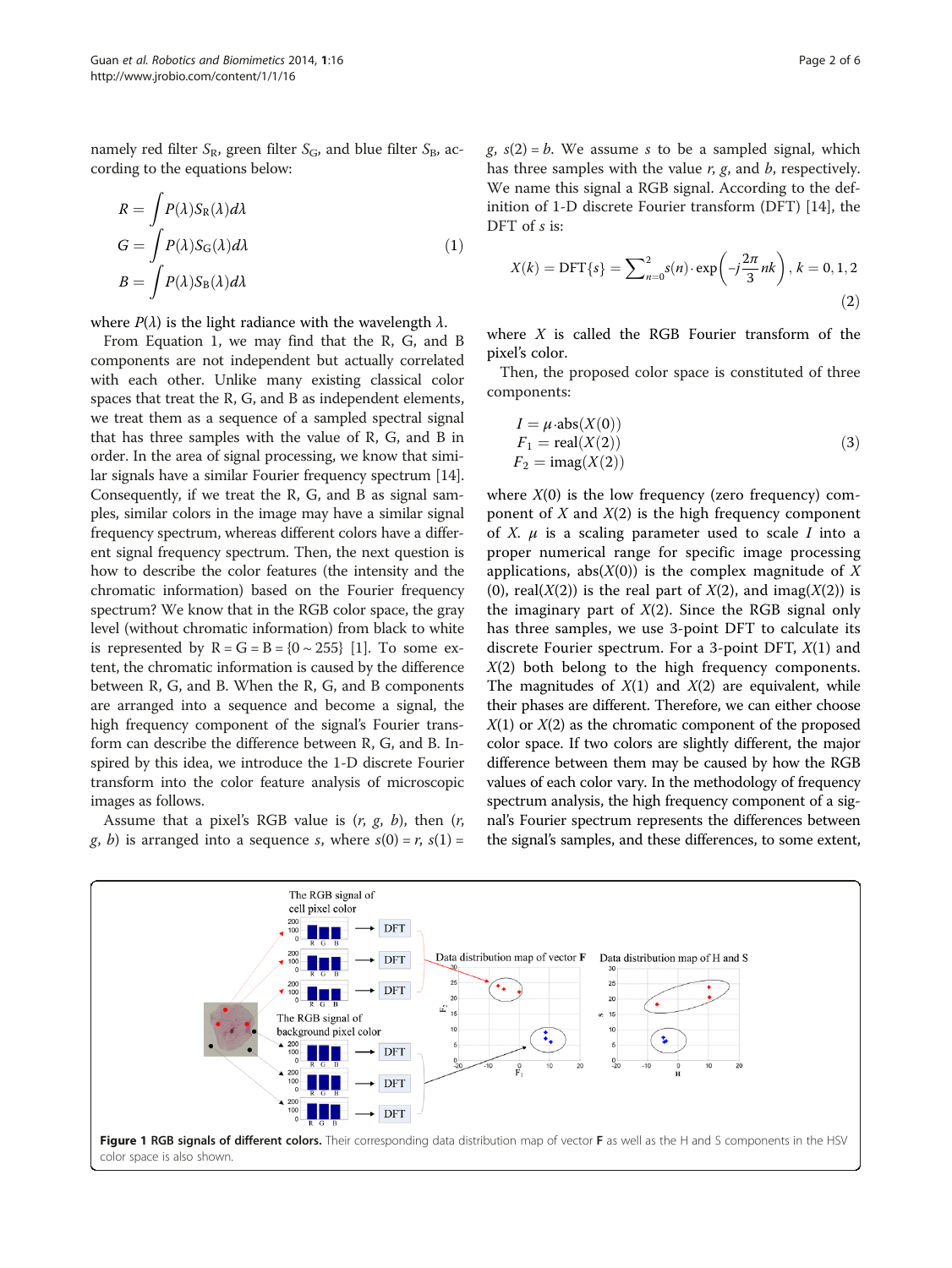<span id="page-2-0"></span>

describe how the signal's samples vary. Therefore, we use the high frequency component of the RGB signal to describe the color features of microscopic images in this paper.

Then, we construct a vector  $\mathbf{F} = [F_1, F_2]$ , and then I and F are the intensity component and the chromatic component of the proposed color space, respectively. This new color space is called an  $IF_1F_2$  color space. We use a color cervical cell image as an example to analyze the characteristics of different colors in the  $IF_1F_2$  color space. In Figure [1](#page-1-0), the second column shows the RGB signals. Each RGB signal corresponds to a sampled pixel's color (as the arrow shows in Figure [1\)](#page-1-0) in the cell image. The data distribution map in the middle part of Figure [1](#page-1-0) shows the data distribution of vector F corresponding to each RGB signal in the second column. We can find that, for similar colors, the data distribution of vector F is concentrated, whereas for different colors, the data distribution of vector F is dispersed. In addition,

Table 1 The ZSI mean  $\mu_{ZSI}$  and the deviation  $\sigma_{ZSI}$  of the clustering results in different color spaces

|           | $\mu_{ZSI} \pm \sigma_{ZSI}$ |                   |                   |
|-----------|------------------------------|-------------------|-------------------|
|           | <b>RGB</b>                   | HSV               | $IF_1F_2$         |
| Dataset 1 | $0.8090 + 0.0880$            | $0.8237 + 0.0838$ | $0.8801 + 0.0543$ |
| Dataset 2 | $0.8121 + 0.0856$            | $0.8103 + 0.0809$ | $0.8910 + 0.0508$ |

we also provide the data distribution map of the chromatic components (the H and S components) in the HSV color space concerning the same pixels in the left cell image, as shown in the right part of Figure [1](#page-1-0). To make fair comparisons, we rescaled the H and S values to the same range as that of the values in vector F. We can see that the data distributions of H and S are not as concentrated as that of vector F for the red points in Figure [1](#page-1-0).

In addition, we provide the color vector field of a cervical cell image to further demonstrate the effectiveness of the  $IF_1F_2$  color space, as shown in Figure 2. In the color vector field of the image, each point corresponds to one image pixel and the vector on that point corresponds to the color vector F of that pixel. From Figure 2, we may observe that the vectors within the cell region are similar, whereas the vectors in the cell region are obviously different from those in the background region.

## Results and discussion

Our experiments focused on validating the superiority of the proposed  $IF_1F_2$  color space over the classical RGB and HSV color spaces for describing the color features of microscopic images. Because K-means algorithm is a widely used clustering algorithm, which can merge data points with high similarity into the same class and split data points with low similarity into different classes, we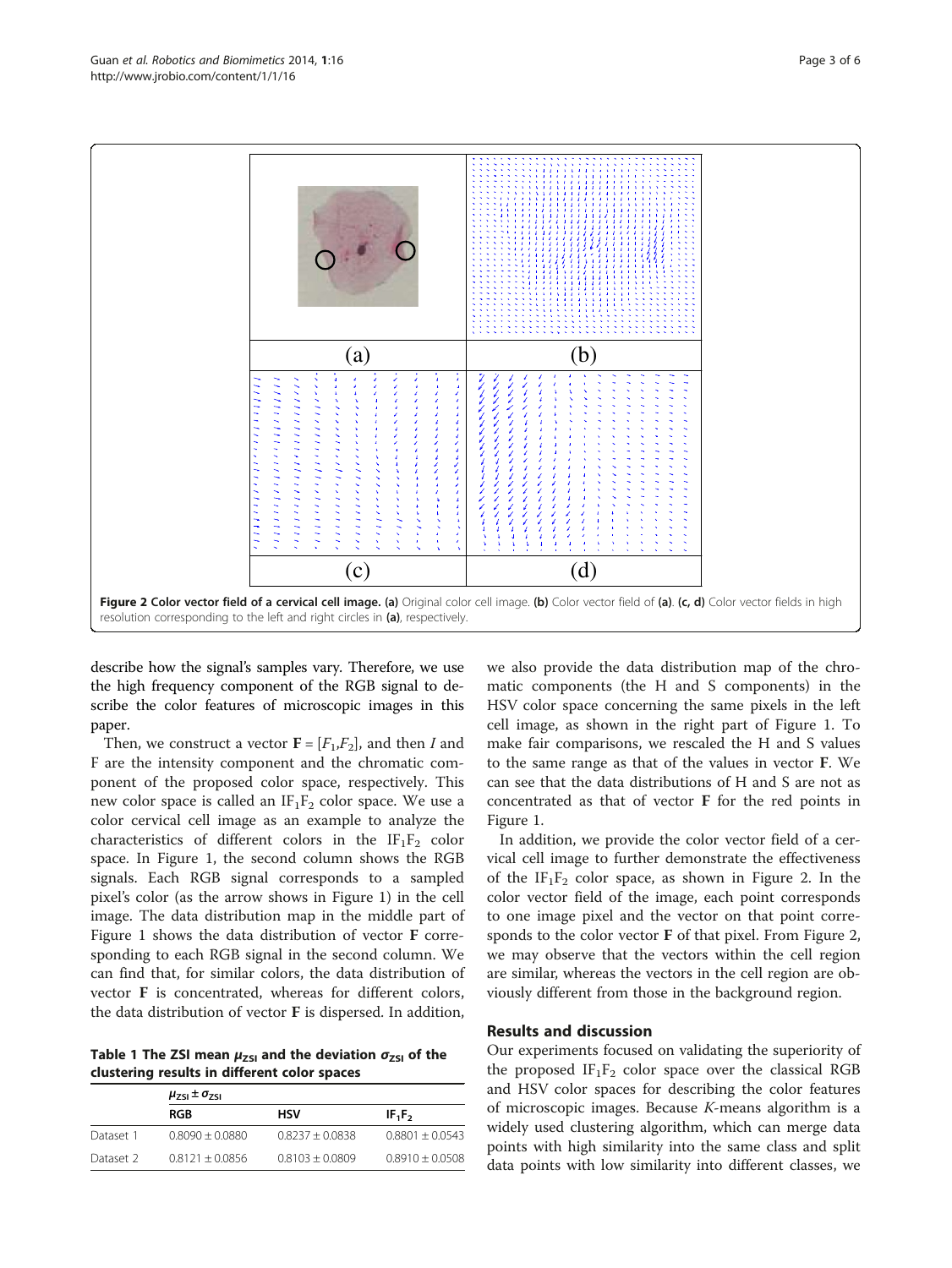

adopted K-means clustering algorithm to make rough segmentation of the cell images and test the discriminating power of different color spaces.

Two optical microscopic image datasets including the Herlev dataset [\[15](#page-5-0)] containing 100 normal cervical cell images (Dataset 1) and the single-cell cervical smear image dataset of our lab containing 100 images (Dataset 2) have been tested. The cell images of our lab were acquired by an automatic microscopic image acquisition system with a CCD camera (DA-HENG, Beijing, China), an optical microscope (Olympus CX31, Olympus Corporation, Shinjuku-ku, Japan), and a 40× magnification lens.

In each cell image, there are typically two kinds of pixels: the pixels in the cell region (with approximately red or blue color) and the pixels in the background (with approximately white color). The aim of the rough segmentation is to split the pixels into two classes: the cell (foreground) and the background. The colors of the pixels within the same region (the cell or the background) are similar, whereas the major difference between the cell and the background pixels is caused by the chromatic components of pixels' colors. Therefore, we chose the chromatic components of the HSV and  $IF_1F_2$  color spaces as the input feature vector to the K-means algorithm. For the RGB color space, because there are no chromatic components of the RGB space, we chose all the R, G, and B components. Since the color difference between the nuclei and the cytoplasm is mainly caused by the intensity contrast, whereas their chromatic components are similar, they are supposed to be within the same class.

We employed the same metric, ZSI (Zijdenbos similarity index) [[16](#page-5-0)], as used in [[8\]](#page-5-0) to test the accuracy of the rough segmentation results in different color spaces. The ZSI is defined as

$$
ZSI = 2 \frac{\# \{A_1 \cap A_2\}}{\# \{A_1\} + \# \{A_2\}}
$$
(4)

where  $A_1$  is the set of ground truth foreground pixels,  $A_2$  is the set of segmented foreground pixels, and #{} is the number of pixels in the set. This index is similar to the Dice [[17\]](#page-5-0) similarity coefficient in the literature. The ground truth cell regions are manually segmented by an expert cytopathologist. The ZSI results of the  $IF_1F_2$  color space and the other two color spaces are provided in Table [1](#page-2-0) and Figure 3.

Figure [4](#page-4-0) shows several rough segmentation results. The first three cell images are from Dataset 1, and the other images are from Dataset 2. We can find that the foreground regions (black) of the clustering results in the  $IF_1F_2$  color space are more approximated to the real cell regions than the RGB and HSV color spaces. Many pixels are classified into the wrong class in the RGB and HSV color spaces. In Table [1,](#page-2-0) we can find that the ZSI for our method has a mean larger than 0.89 and standard deviation smaller than 0.06, which indicates that the accuracy of the rough segmentation results in the  $IF_1F_2$ color space is higher than that in the other two color spaces. This demonstrates that the discriminating power of the  $IF_1F_2$  color space is higher than that of the other two classical color spaces. Because the high frequency component of the RGB signal's Fourier spectrum is, to some extent, the reflection of the difference between the R, G, and B, it may be more suitable for describing colors of the microscopic images than classical color spaces. From Table [1](#page-2-0) and Figure [4](#page-4-0), it can be found that the performance of the proposed  $IF_1F_2$  color space is better than that of the other two color spaces.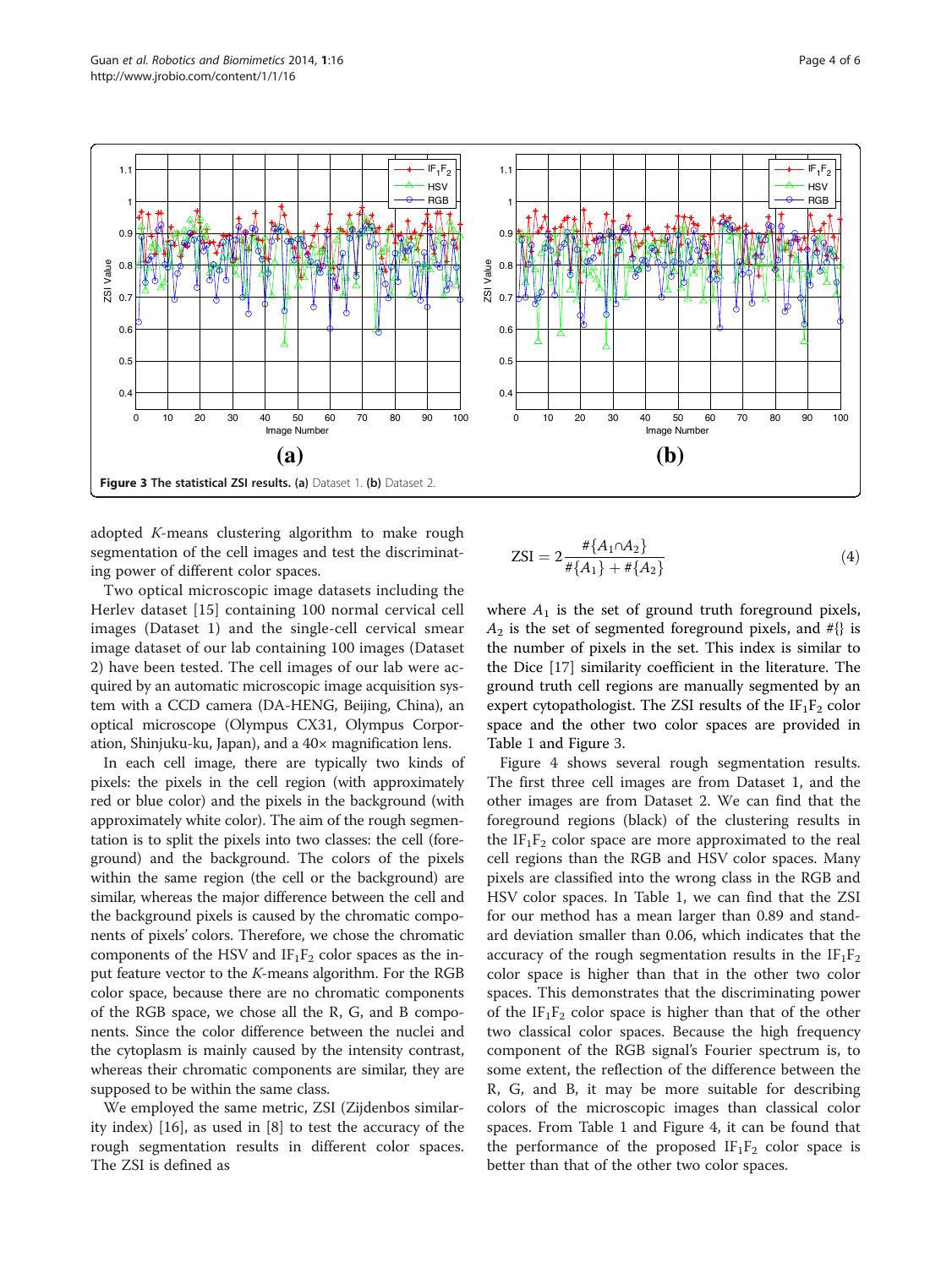In conclusion, we proposed a novel color space for describing colors of the microscopic images in this paper. On contrary to classical color spaces, we treat the R, G, and B components as a sampled spectral signal. Based on the Fourier spectrum analysis of the signal, we propose a RGB Fourier transform-based color space, namely  $IF_1F_2$  color space. *K*-means clustering results of two microscopic image datasets show that the performance of the proposed  $IF_1F_2$  color space is better than that of the classical RGB and HSV color spaces. The proposed  $IF_1F_2$  color space may be also useful for other kinds of color images and the relative automatic medical systems.

<span id="page-4-0"></span>